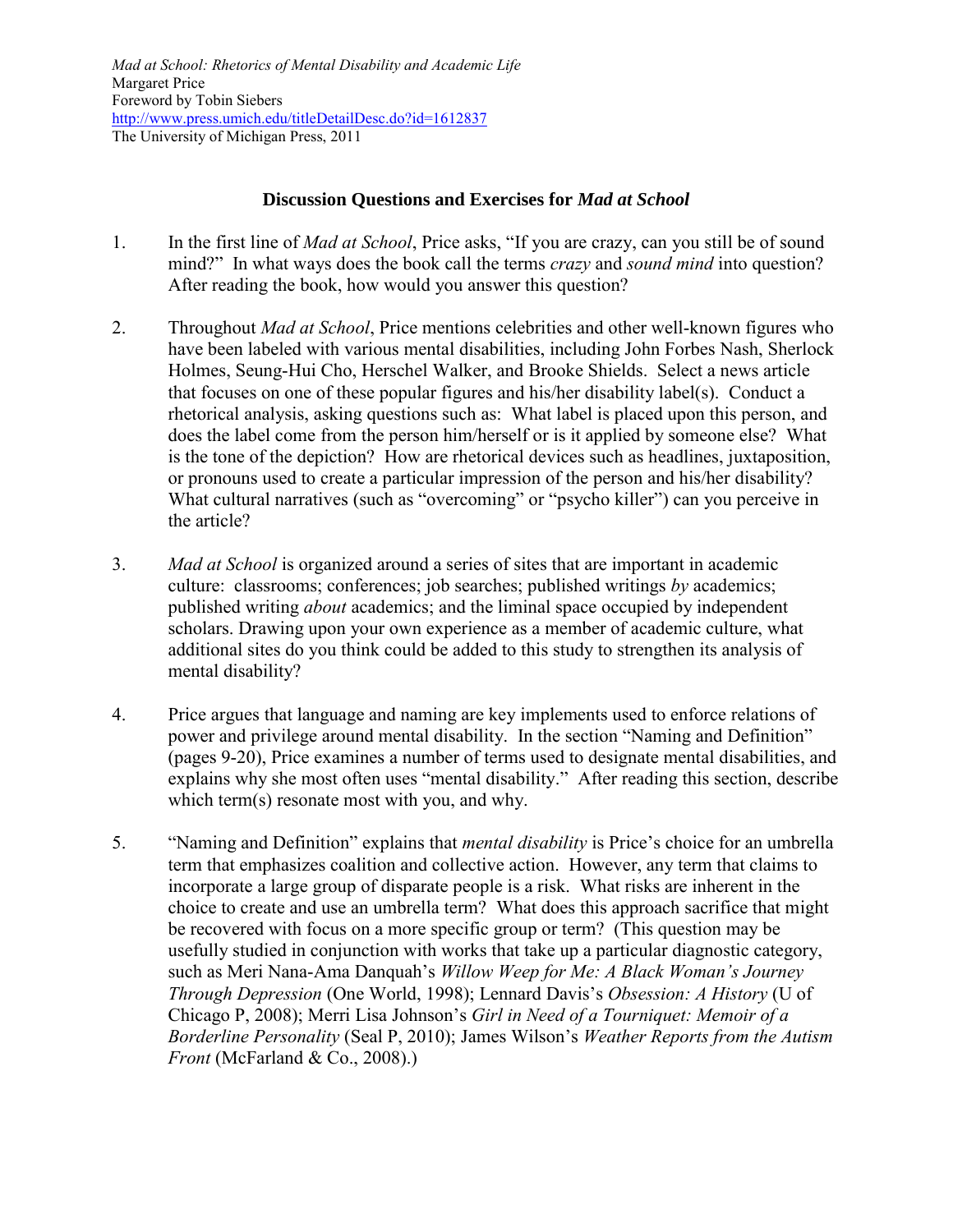- 6. Throughout *Mad at School*, a number of images are presented which Price reads rhetorically. These include the "autism clock" and its parody (page 17); dancer Katherine Mancuso performing *Invisible in Disabled Country* (page 39); the cover of the DVD *Shots Fired on Campus* (page 165); and a bookstore display sign that reads "Memoirs of Affliction" (page 177). First, select one of these images and suggest a rhetorical analysis different from the one Price offers. What elements of the image would you select to support your alternative analysis? Second, select an image yourself that you believe sends an important rhetorical message about mental disability. Make a copy of the image and conduct a rhetorical analysis of it which in some way refers to, expands upon, or critiques Price"s theory of mental disability.
- 7. In chapter 1, Price offers a re-reading of seminal rhetoric/composition texts, demonstrating the ways in which they ignore or "abhor" (page 8) mental disability. Select another important rhetoric/composition text and add it to the analysis of "rationality" and/or "the critical." In what ways does it participate in, and/or resist, the abhorrence Price describes?
- 8. Price"s introduction to critical discourse analysis mentions a number of linguistic features under study, including pronouns, active/passive voice, genre, definition, intertextuality, and interdiscursivity. First, explain what each of these means. Second, select a text (popular or academic) that pertains to mental disability and conduct a discourse analysis of it. What linguistic *or* visual features seem most prevalent? How do these features contribute to an overall argument (which may be implicit) about mental disability?
- 9. Chapter 2 of *Mad at School* describes kairotic space, which Price defines as "the less formal, often unnoticed, areas of academe where knowledge is produced and power is exchanged" (page 60). Make a list of all the kairotic spaces you have been in during the past 24 hours. How easily did you function in each of these spaces, and why? In what ways was mental disability present, or not present, in these spaces? How might you go about re-designing one of these spaces to improve access for disabilities of many kinds, including mental disability?
- 10. *Productivity* is a topos that has been critiqued from many standpoints, including feminist studies, disability studies, and critical race studies. How does conventional academic discourse define "productivity"? In what ways is productivity entangled with other ideals such as morality and personhood? How do these entanglements change, or not change, in cultural contexts other than U.S. higher education?
- 11. The fourth chapter of *Mad at School* is a study of scholarly and popular representations of two people who committed school shootings, Seung-Hui Cho and Steven Kazmierczak. Price argues that in these representations, "madness operates … as a *mechanism* through which the shooters are placed in a space of unrecoverable deviance" (pages 144-45). This is a controversial stance for a number of reasons: first, the events